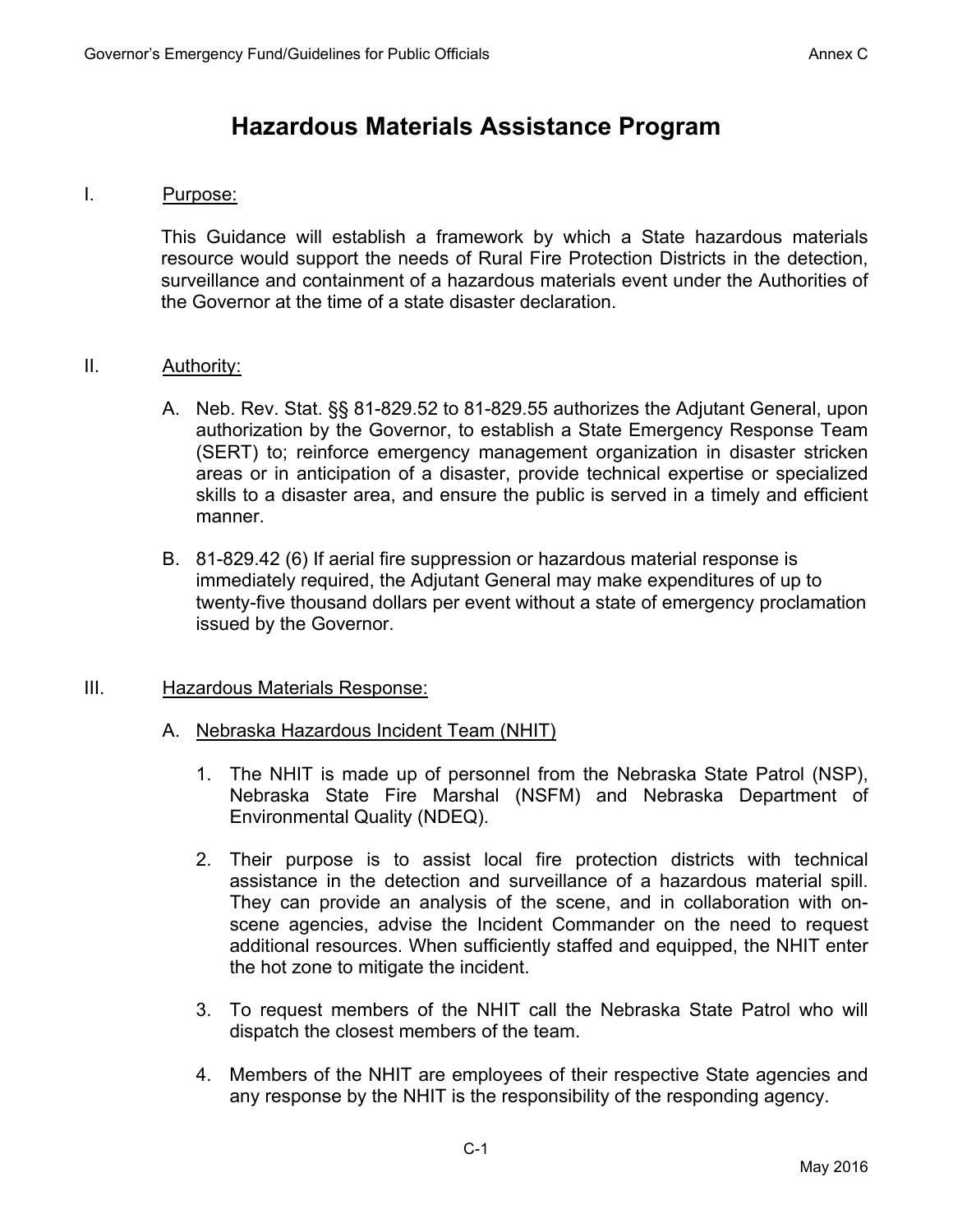- B. State Emergency Response Team (SERT) under 81-829.42(6)
	- 1. Upon order of the Governor the Adjutant General is authorized to establish a SERT. NEMA has signed local agreements with ten (10) hazmat teams in anticipation of the need for such a response. This shall not take precedence over or deter from any mutual aid agreements already in place at the local level between fire departments.
	- 2. To request a SERT call the closest Hazardous Materials (hazmat) team. It is the responsibility of the local Incident Commander or their designee to:
		- a. Call NEMA to advise them of the request for the team.
		- b. Call the local Emergency Manager, advise them of the incident, that a hazmat team has been requested and request the local EM complete and send an Incident Status Report (ISR) to NEMA.
		- c. When the hazmat team arrives on scene using the check-in/checkout sheet (Attachment 1) recording the time of arrival, personnel by name, and vehicles by type.
		- d. Request an approximate cost per hour from the hazmat team leader and keep track of the dollars obligated. Any costs over twenty-five thousand (25,000) dollars will be the responsibility of the local jurisdiction unless (all three conditions must be met):
			- i. NEMA has been advised of the need for the hazmat team to remain at the scene.
			- ii. A local state of emergency has been declared (Attachment 3 of Basic Plan), and
			- iii. The Governor's Office has approved continued funding of the response by issuing a Proclamation of a State Declaration of Emergency.

#### **Be aware that a request for a State Declaration to continue the use of the Governor's Emergency Fund for the HazMat team response is not guaranteed even when conditions i. and ii. above are met.**

- e. When the hazmat team demobilizes:
	- i. Complete the daily check-out portion of the check in/checkout form including the time of their demobilization.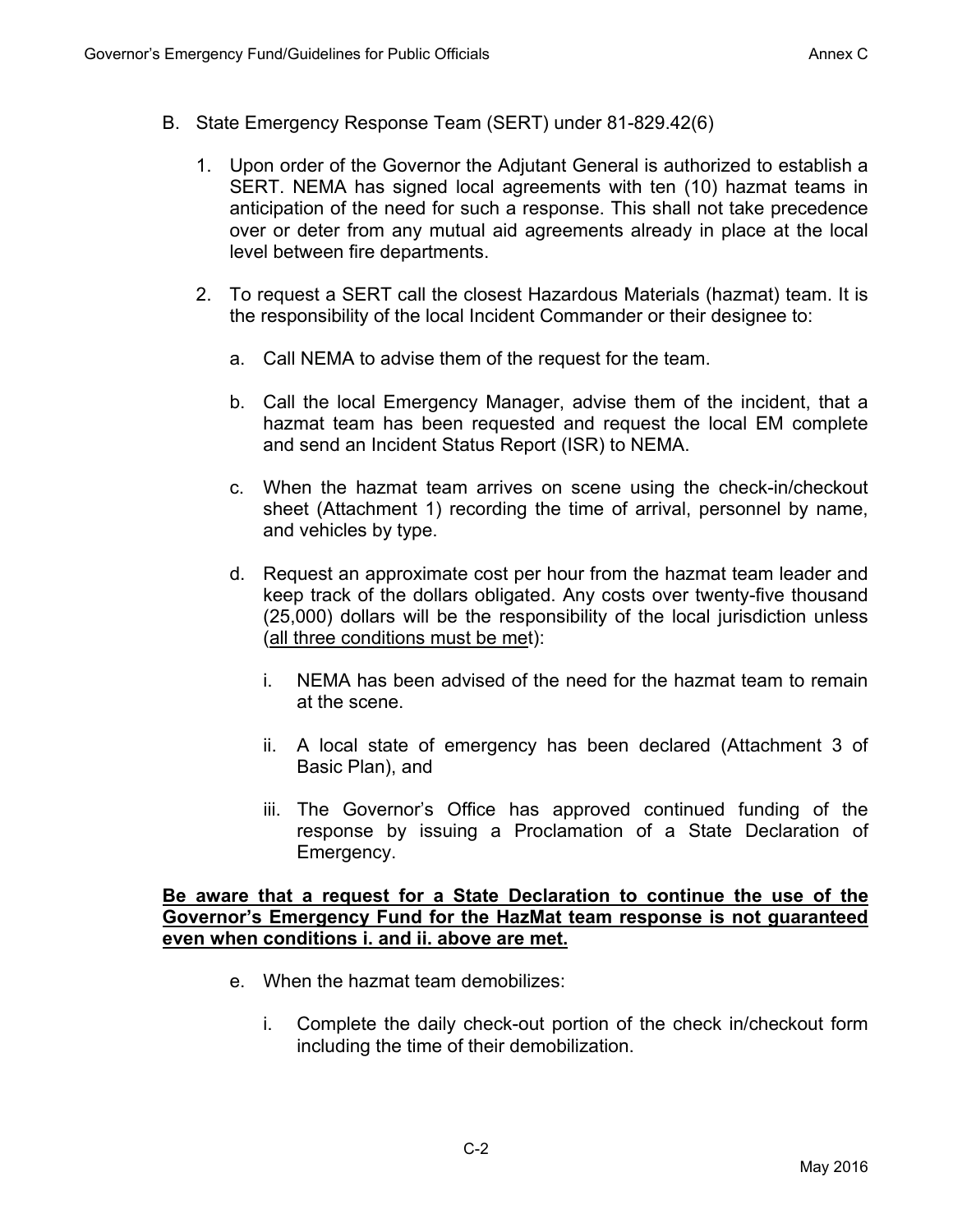- ii. If the hazmat team demobilization is phased, record the time of departure of each element including personnel names and vehicles.
- f. Receive, review and approve the hazmat team's bill with the required backup documentation and mail it to Nebraska Emergency Management Agency within 30 days of the closure of the incident c/o the Response and Recovery Section Manager along with a copy of the check in/checkout forms.
- 3. Under State law and regulations, if NEMA does not receive the documentation identified in paragraphs d. and e. above, NEMA will not able to reimburse the hazmat team and payment will become the responsibility of the requesting local jurisdiction.
- 4. The list of the ten designated hazmat teams are listed in the "Emergency Assistance to a Hazardous Materials Spill" (Blue Book). The Blue Book may be found online using the following link:

https://nema.nebraska.gov/sites/nema.nebraska.gov/files/doc/hazmat-blue-book.pdf

- C. 72nd Civil Support Team (CST)
	- 1. 72<sup>nd</sup> Civil Support Team is an asset of the Nebraska National Guard. It is a trained hazardous material team that deals in the detection and surveillance of a suspected nuclear, biological, chemical or radiological (NBC/R) event in support of a local Incident Commander.
	- 2. The CST is deployed through the State Emergency Operations Center by the Nebraska Emergency Management Agency (NEMA) under authorities and direction of the Office of the Governor. Deployment of the CST must have the approval of the Adjutant General, The National Guard Bureau (NGB) and the Governor. The CST deployment authorizations are coordinated through NEMA and NGB Domestic Operations.
- D. CBRNE Enhanced Response Force Package (CERFP)
	- 1. The mission of the CERFP is to respond to a chemical, biological, radiological and nuclear (CBRN) incident and assist local, state and federal agencies in conducting consequence management by providing capabilities to conduct patient decontamination, medical triage, fatality search and recovery, stabilization and casualty search and extraction.
	- 2. The CERFP is regional response team with members from both Army and Air National Guard. There are 200+ personnel who are trained to a minimum of awareness level. Specialty training includes incident command, decontamination and search and recovery.